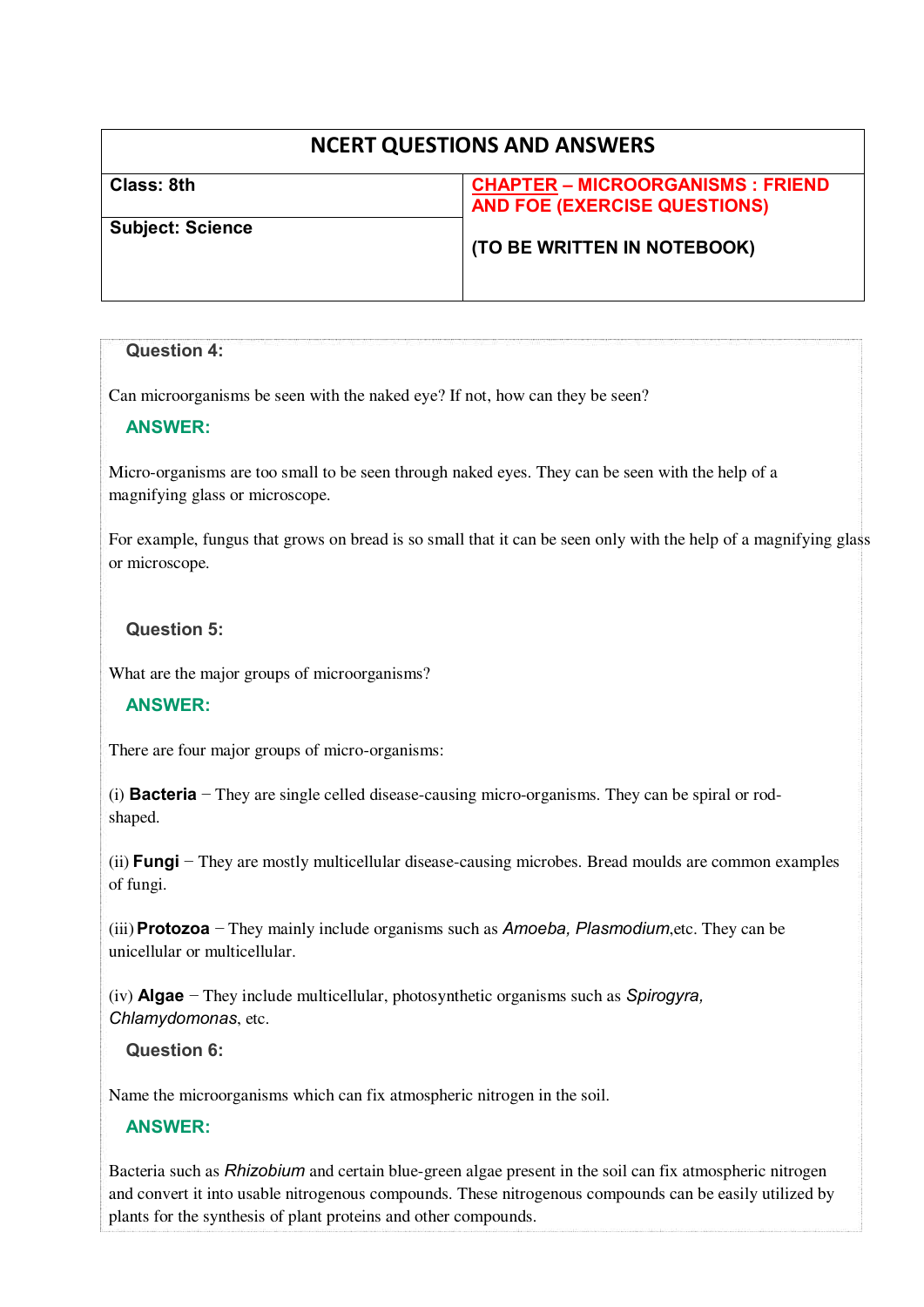# **Question 7:**

Write 10 lines on the usefulness of microorganisms in our lives.

## **ANSWER:**

Micro-organisms are too small to be seen through naked eyes. However, they are vital to plants and the environment.

### **Importance of micro-organisms:**

They are used in winemaking, baking, pickling, and other food making processes.

Alcoholic fermentation by yeast is widely used in the preparation of wine and bread. A bacterium *Lactobacillus*, promotes the formation of curd.

Microbes are used to reduce pollution. For example, decomposers such as bacteria and fungi break down dead bodies and excreta to form inorganic compounds, which can be absorbed by plants.

They are used to increase the soil fertility by fixing the atmospheric nitrogen with the help of bacterium *Rhizobium* and some other blue-green algae*.* 

Microbes also play an important role in the preparation of medicines. Antibiotics are chemicals produced by micro-organisms to kill bacteria. Streptomycin, for example, is an antibiotic.

Certain microbes are also used in the biological treatment of sewage and industrial effluents.

### **Question 8:**

Write a short paragraph on the harms caused by microorganisms.

### **ANSWER:**

### **Harmful effects of micro-organisms:**

Micro-organisms cause diseases in animals. For example, in humans, bacteria cause diseases such as tuberculosis, cholera, typhoid, etc. In cattle, the foot and mouth disease is caused by a virus. Also, several microbes cause diseases in plants. For example, the productivity of wheat, orange, apple, etc. is reduced due to microbial diseases in plants. Certain microbes, on entering into our body, produce toxic substances. This leads to food poisoning. Some micro-organisms such as fungus spoil our food. For example, bread when left unused under moist conditions gets spoilt by fungus, producing a white cotton-like growth on the bread.